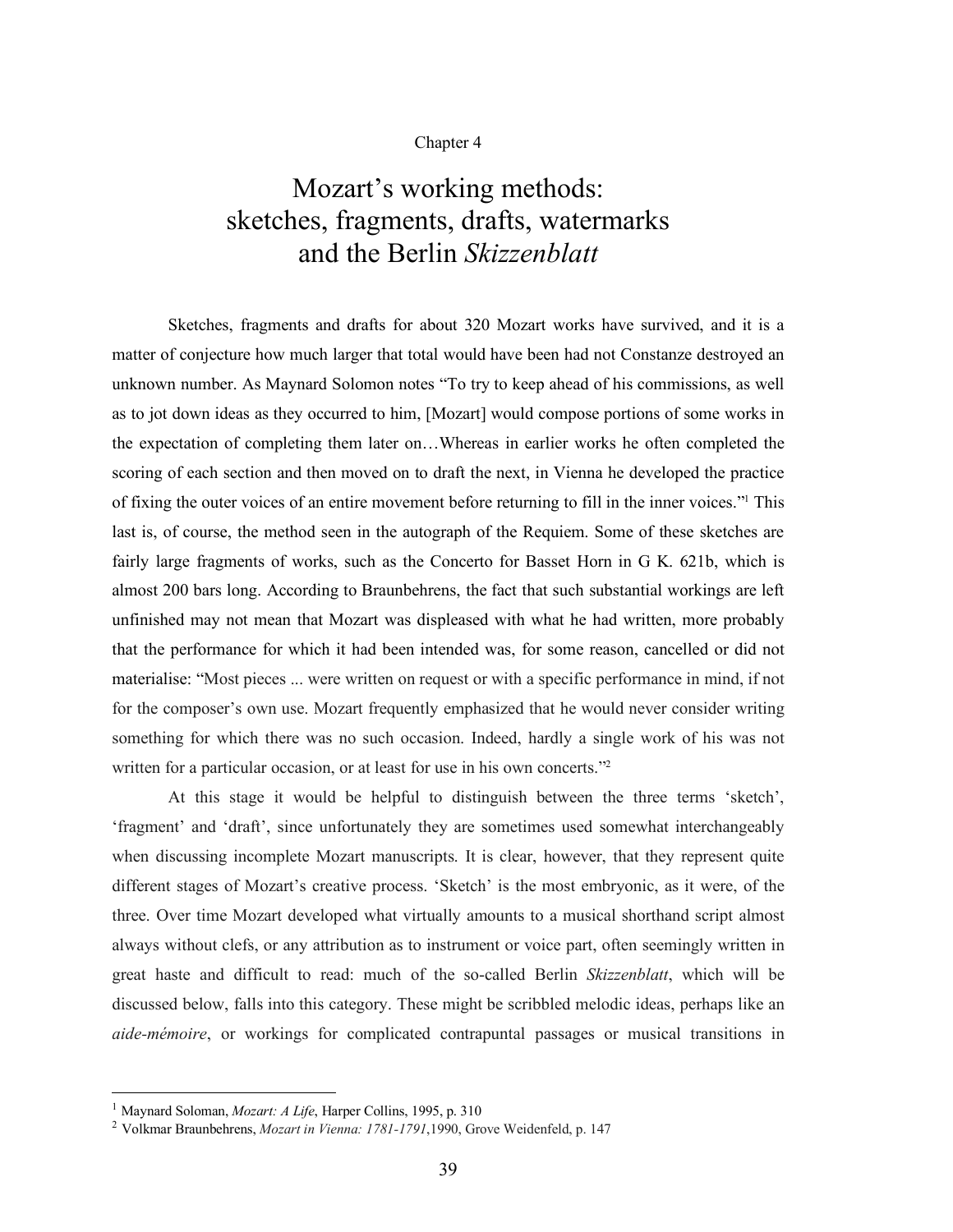scenes, sometimes, in the operas, presumably as the result of needed changes arising from early rehearsals. In the second half of 1791, Mozart made extensive use of this working method.

A 'fragment' is much more fully developed, usually in a clearer hand with dynamics and even articulations, often quite lengthy (such as the basset horn concerto fragment mentioned above) where the principal melodic detail is indicated but little of the accompanimental material beyond the bass line, although sometimes an opening *tutti* might be more fully orchestrated. <sup>3</sup> A fragment will often look like, and may well indeed be, an incomplete 'draft', which may be defined as a completed movement which is completely worked out in terms of form and melodic material, but with limited indication of accompaniment, and mostly, or completely, unorchestrated. By these definitions, most of the Requiem is a draft, but the *Lacrymosa* would be considered a fragment.

Mozart not infrequently returned to fragments at a later date and completed them, presumably when a new performance opportunity arose. Indeed, K. 621b is an excellent case in point, since Mozart returned to it, continuing the orchestral accompaniment in A major starting at bar 180, without bothering, at that stage, to re-write the opening in the new key.4 Whether this is was the result of a change of heart on Mozart's part regarding the solo instrument, or a change of preference on the part of the soloist, Anton Stadler, for whom the work was composed, may never be known.<sup>5</sup> Eventually this fragment became the first movement of K. 622, of which, sadly, the autograph is lost, thereby depriving us of valuable insights into how a fragment becomes a draft. We can be sure that in the case of K. 622 there was a gap in time between the draft stage and being fully completed because Mozart wrote in a letter to his wife that on 7-8<sup>th</sup> of October 1791: "I told Joseph to…fetch me some black coffee, with which I smoked a splendid pipe of tobacco, and then I orchestrated almost all of Stadler's Rondo."6 This is notable not only as an insight into Mozart's working methods, but for the fact that the task was apparently accomplished in a single evening! Mozart worked the same way in preparing the score of *Die Zauberflöte,* writing to Constanze in Baden asking her to have Süssmayr send him the score of Act I so he could orchestrate it.7

Alan Tyson has made the case that many works entered by Mozart in his Verzeichnis on a particular date were once fragments, and only completed when a firm opportunity arose for a

<sup>&</sup>lt;sup>3</sup> for example Mozart's draft for the Rondo in D for horn, K. 412, discussed below

<sup>4</sup> which had started, of course, in G major

 $<sup>5</sup>$  The solo part, of course, didn't need to be changed. It is worthy of note that even at this major turning point in his</sup> conception of the piece, he still only gave the barest minimum of hints as to what the accompaniment should be. See NMA V/14/4 p. 165-76 for a facsimile of the autograph.

<sup>6</sup> See Daniel Heartz, *Mozart, Haydn and Early Beethoven, 1781-1802.* Norton, 2009, p. 304. It is true that the reference here is to the last movement while K. 621b is a draft of the first movement, but it seems clear that an identical process is in play

<sup>&</sup>lt;sup>7</sup> Letter to Constanze dated July  $2<sup>nd</sup>$ , 1791. Presumably Süssmayr had it to make a copy for rehearsal purposes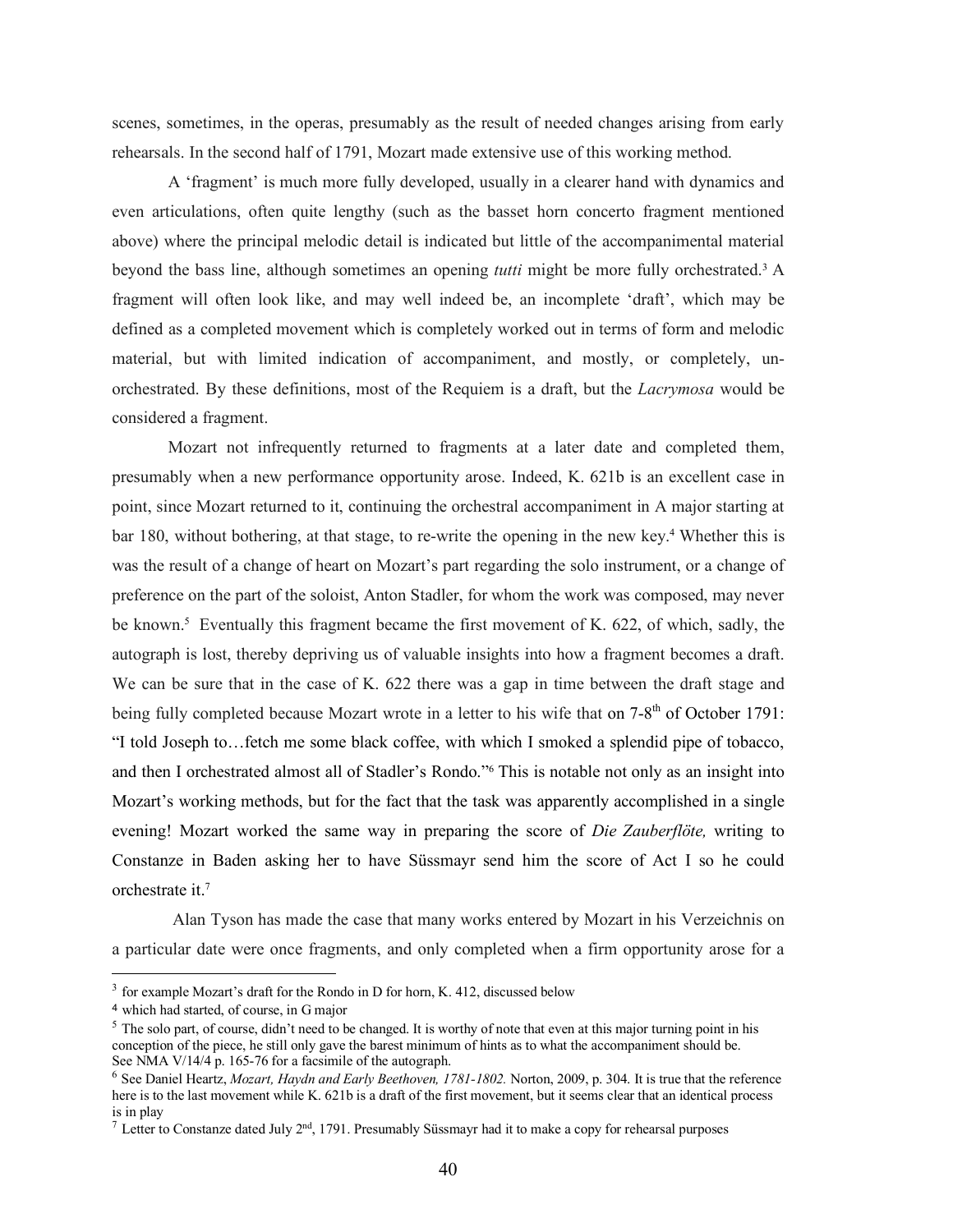première. He believes many works completed in 1791 fall into this category: "…I found there were a number of works, including the well-known piano concertos K. 449, K. 488 and K. 503, the first movements of which appear to have remained as fragments for well over a year before the movement and then the work was completed."8

An excellent example of a 'draft' is the famous Rondo in D for horn and orchestra K. 412 (368b). This work is particularly interesting, not merely because it shows Mozart's drafting process,<sup>9</sup> or the fact that Tyson re-dates the work to mid 1791,<sup>10</sup> but because it is generally best known today in a different version, K. 514, the autograph of which is now frequently suggested to be in Süssmayr's hand. However, not only is K. 514 fully orchestrated—that is, it is no longer a draft—but it contains such significant differences in structure and instrumentation as well as completely new melodic material that, in effect, it is virtually a new composition.<sup>11</sup> While there are many theories, a satisfactory answer to the question "why does K. 514 exist?" has yet to be proposed. Was there a planned performance of the concerto after Mozart's death, for which only the score of the first movement could be found? If such a performance were indeed the impetus for the preparation of the second version of the Rondo, from the many divergences between the two scores it would seem that Süssmayr was either unaware of Mozart's draft or did not have access to it. 12

Whilst this is not the place for even a brief discussion of the many issues regarding this score—let alone one worthy of its many mysteries—a short discussion of just one of these differences is warranted because it has become part of the debate about the movements in the Requiem that Süssmayr claimed as his own, and may cast light on his working methods. I am referring, of course, to the inclusion in K. 514 of a Gregorian chant melody, associated with the Lamentations of Jeremiah, introduced in the horn part (doubled by first violins) in bar 70. Tyson puts this down as Süssmayr's "allusion … to the lamentable death of Mozart four months earlier", or a reference to the supposed date of its completion, Good Friday.13 Levin makes the possible *homage* connection too.<sup>14</sup> But, since the melody has no place in the Mozart draft (K. 412), it creates a real problem of authorship: if Süssmayr came up with the idea of his own accord it

 <sup>8</sup> Tyson, *Mozart: Studies of the Autograph Scores,* Harvard, 1987, p. 32. See also p. <sup>156</sup> re K. <sup>595</sup>

<sup>9</sup> see NMA V/14/5 p. 127-134

 $10$  see Tyson, p. 246 – 61.

 $11$  see Tyson p. 252-3, and Wolff, p. 44-50.

<sup>&</sup>lt;sup>12</sup> Adding to the puzzle of K. 514 is the fact that clearly Süssmayr was not claiming the work as his own composition, or he would have signed it. But by adding the date April 6<sup>th</sup> 1792 at the foot of the score—long after Mozart's very well advertised death—he was also letting the world know that it wasn't by Mozart. Interestingly he did the same on the autograph of the Requiem, adding the date 1792 after faking Mozart's signature

 $13$  Tyson, p. 259

<sup>14</sup> Robert Levin, *Who wrote the Four-Wind Concertante*, Pendragon Press 1988, 151-54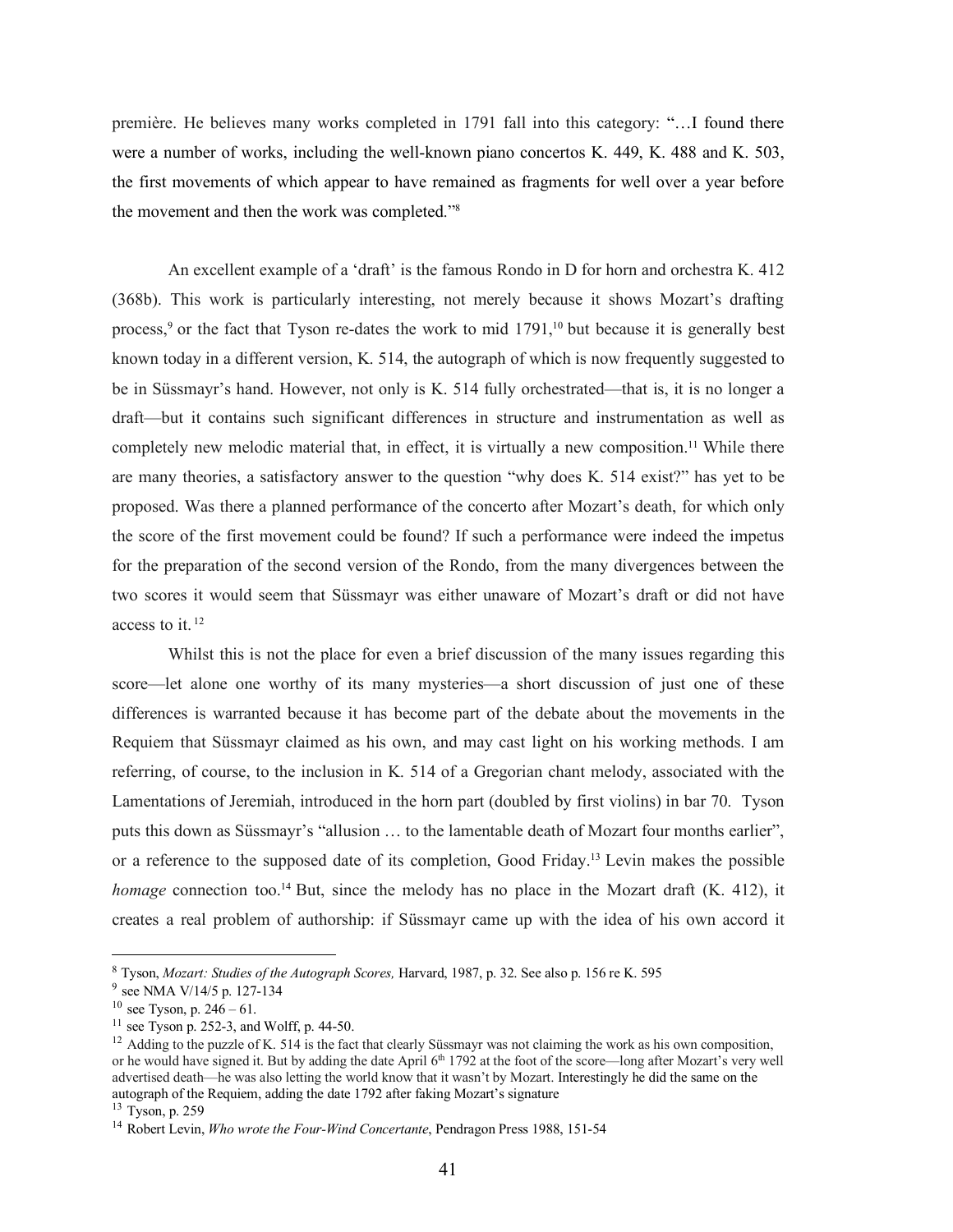represents rather a shockingly free use of his erstwhile employer's manuscripts. Even if the work were indeed finished on Good Friday as stated at the bottom of the last page of the score, what would induce him to introduce such an obscure reference in an otherwise lighthearted movement?

There have been many attempts to untangle this Gordian knot, and they present almost as absorbing a detective story as that of the Requiem itself. Of these, the only one directly relevant to the Requiem is Wolff's theory that Süssmayr included the *Lamentatio* in his version of the Rondo because a sketch for the melody may have been on the same sheet of manuscript paper as any material relating to the Rondo that he may have been using to prepare the score of K. 514: "… Süssmayr's work on the D-major horn rondo … provides an exact parallel to the Sanctus and Agnus Dei of the Requiem: both times Süssmayr was faced with the task of composing something new on the basis of unfinished materials, left out of order and sometimes not intended to belong together."<sup>15</sup> While the existence of the manuscript that Wolff is describing is conjecture, the possibility that Süssmayr constructed the movements of the Requiem which he claimed as his own in a similar way to K. 514 is indeed striking.16

Whatever the truth of the matter, the following observations can be made: first, that Süssmayr clearly had easy access to Mozart manuscripts and felt free to use them; second, that any papers he found, or was given, may indeed have contained "work for several compositions mixed up on the same sheet of paper;"<sup>17</sup> and, third, that the confusion among the manuscripts of both Mozart and Süssmayr is not rare. K. 514 is on the same paper as parts of *Die Zauberflöte*, *La Clemenza di Tito* (final draughts and sketches) and the Masonic Cantata K. 623; in 1980 an earlier—and previously unknown—autograph version of the final forty-five measures of the Rondo of the piano concerto K. 386 was discovered among a collection of works by Süssmayr in the British Library. <sup>18</sup> The fact that even Süssmayr works from early 1792 that have no relationship with Mozart's music were written on paper identical to the type used by Mozart in *La clemenza di Tito*<sup>19</sup> is but a further indication of how closely the two men's musical lives were intertwined during Mozart's four last months. It is difficult to escape the conclusion that this frequent intermingling of Mozart's and Süssmayr's manuscripts is, to use Wolff's term, "assuredly not accidental".20 While it is not surprising that two composers in the same city might have access to paper from the same supplier at the same time, the fact that in K. 514 it is

<sup>18</sup> Tyson, p. 262 ff.

 <sup>15</sup> Wolff, p. <sup>50</sup>

<sup>&</sup>lt;sup>16</sup> for a discussion of the differences in orchestration between K. 412 and K. 514 see Chapter 3

<sup>17</sup> Wolff, p. 49

 $19$  Tyson, p. 253

 $20$  Wolff, p. 44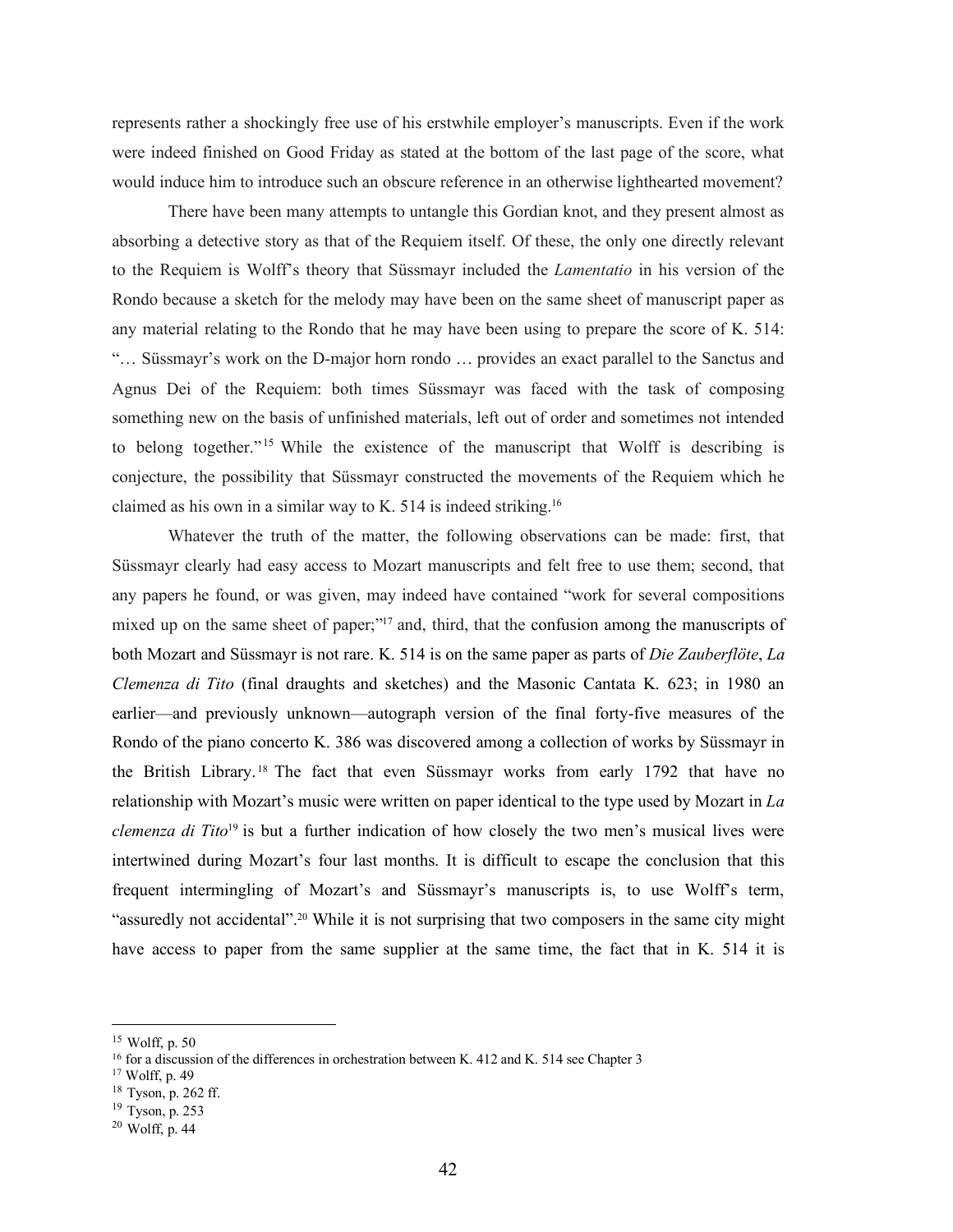extremely challenging to separate the work of the two men is obviously of central importance to any appraisal of the parts of the Requiem which Süssmayr claimed as his own.

It would seem then that Constanze's observation that her husband was not very orderly with his papers<sup>21</sup> extended to his use of manuscript paper as well: rather than buying a batch of paper and using it all up before buying another, he would apparently just use the nearest paper to hand, with the result that some types of paper were used over many years. The autograph of *Die Zauberflöte* contains no fewer than twelve different types of paper, one of which—Tyson's type 82—was also used, among other works, for parts of *Le Nozze di Figaro* (1786), two leaves of the C major string quintet K. 515 (1787), two leaves of the piano concerto in D major K. 537 (1788), and, relevant to the discussion above, both the second half of the Basset horn concerto fragment and the first four leaves of the first movement of the D major horn concerto K. 412. This not only makes the dating of incomplete works (which Mozart obviously did not enter into his Verzeichnis) somewhat challenging, but it also can be misleading when trying to determine order of composition for completed works that use more than one type of paper. This is especially true for paper types like watermark 82, which was used over a relatively wide period: no-one would suggest that Mozart was working on *Figaro* and *Die Zauberflöte* at the same time!

The Requiem presents just such a problem of 'continuity'. Mozart's autograph score uses two types of paper: Type I (watermark 62—TS 188-189 with a printed vertical line at the beginning and end of each line), and Type II (watermark 102, TS 189-190). Allocated the numbers I and II because of the order in which they appear in the Requiem score, Type II was, somewhat confusingly, actually the earlier paper, being used in works dating from March 1791 onwards.22 Apart from the Requiem, the only other places where Type I can be seen are the Overture and parts of Act II of *Die Zauberflöte*23—some of the last music to be composed, entered in to Mozart's catalogue on September  $28<sup>th</sup>$ —and the Masonic Cantata K. 623, dated November 15<sup>th</sup>.<sup>24</sup> This fact is usually now given as the reason to conclude that Mozart did not start to draft the Requiem until after his return from Prague, at the earliest around the middle of September, most likely after the première of *Die Zauberflöte* on September 30<sup>th</sup>.

<sup>&</sup>lt;sup>21</sup> letter to Stadler,  $31<sup>st</sup>$  May, 1827

<sup>&</sup>lt;sup>22</sup> Type II is the only paper used in K. 612 (dated March 8<sup>th</sup>) and K. 614 (dated April 12<sup>th</sup>), and appears in K. 615 (April 20th) and K. 616 (May 4th), as well as much of Act I of *Die Zauberflöte*, two leaves of the Masonic Cantata K. 623 and the first movement of K. 412.

<sup>&</sup>lt;sup>23</sup> No. 16 the trio " Sei uns zum zweitenmal willkommenn", No. 17 the Pamina's "Ach ich fuhl's" and No 19, the trio "Sol lich, theurer" for Pamina, Tamino and Sarastro. None of these numbers are entered separately in the Verzeichnis, only the Overture and the Priest's march, which is on a different paper type.

 $24$  K. 623 also contains paper that Mozart used as far back as September 1789!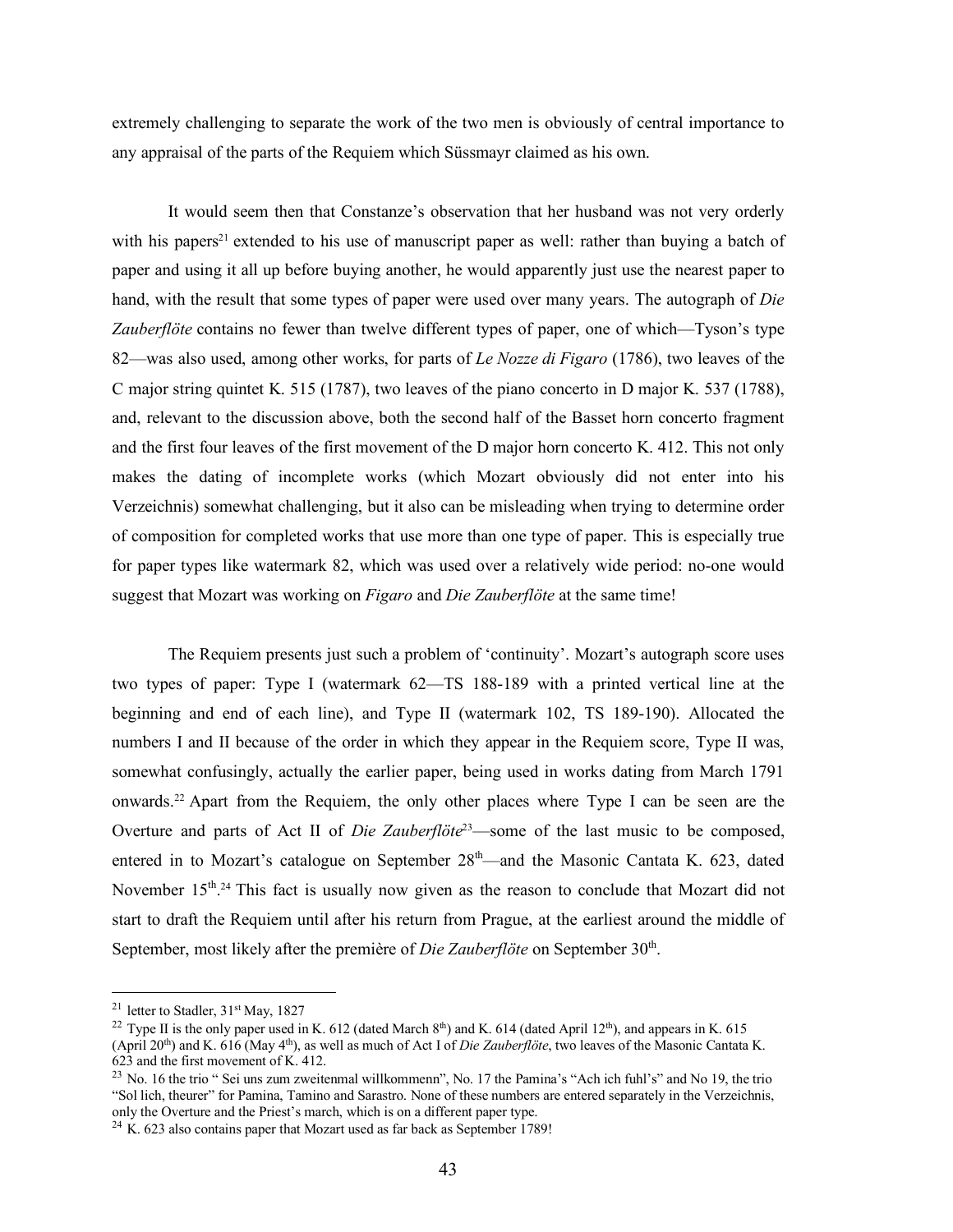However, there are a couple of interesting anomalies that suggest it might not be quite as simple as that. Although the first number of Act I of *Die Zauberflöte* was orchestrated at some point in July,25 the particella on which its trumpet parts were written is on Type I paper, which, if the traditional time line is correct, was not used until later in September or early October. Why the delay? Originally Mozart used trumpets and timpani in C to underscore the dramatic nature of this opening scene in which Tamino enters, chased by a monster. But at some point, he changed his mind: the ink colour used to cross out the first 39 bars of music for those instruments is the same as that of the rest of the orchestration of this number, suggesting that it was done at that time. Since the staves on which their music for bar 40 would have been written are taken up instead with music for flutes and clarinets (who had not participated up to that point and therefore did not have their own staves), a particella would of course have been needed, but why was it not written at the same time, on the same paper? Was there once a different particella of the new parts that has been lost? It would seem strange indeed to make the decision in July to reserve the entry of E flat trumpets and timpani for the first entrance of the Three Ladies ("Stirb, Ungeheur!") but wait until the last minute, late September, to provide parts for them. Or did he start using paper Type I earlier than previously thought? It is also interesting to note that while the Overture to *Die Zauberflöte* is on Type I paper, the March of the Priests, entered into the Verzeichnis on the same day, is not. Again, if the traditional timeline is correct, should there not have been some Type I available? If the Requiem were indeed written down *after* the première of *Die Zauberflöte* on September 30<sup>th</sup>, the sixteen pages on which the *Requiem aeternam* was written would have been empty and available for the March (completed by the  $28<sup>th</sup>$ ), which required only 4 pages. And finally, the wind and trombone particellas to the Overture—which can only have been written after the Overture was completed—are not on Type I paper either. Why not, if he had just finished writing the Overture on that paper? There would seem to be three alternative possible explanations: Was Mozart just using the nearest paper to hand?<sup>26</sup>; had he simply mislaid his supply of Type I? (unlikely); or, had he run out of Type I because he had used it for other projects? If so, the only project it could have been used for $27$  is the Requiem. Therefore, the possibility cannot be ruled out that the original time line, according to which Mozart started work on the Requiem in June/July and stopped only to make the trip to Prague, might after all be correct: there are too any unanswered questions for it to be dismissed by paper type usage alone.

<sup>&</sup>lt;sup>25</sup> This music was not only entered into the Verzeichnis in July—suggesting that the work was complete—but on July 2nd Mozart wrote to Constanze asking her to tell Süssmayr to send him the score for Act I of "from the Introduction to the finale"

<sup>&</sup>lt;sup>26</sup> The trombone particella for the Overture is on a different type of paper altogether, watermark 89.

<sup>&</sup>lt;sup>27</sup> unless there were once another commission of which we are completely unaware and of which all evidence has vanished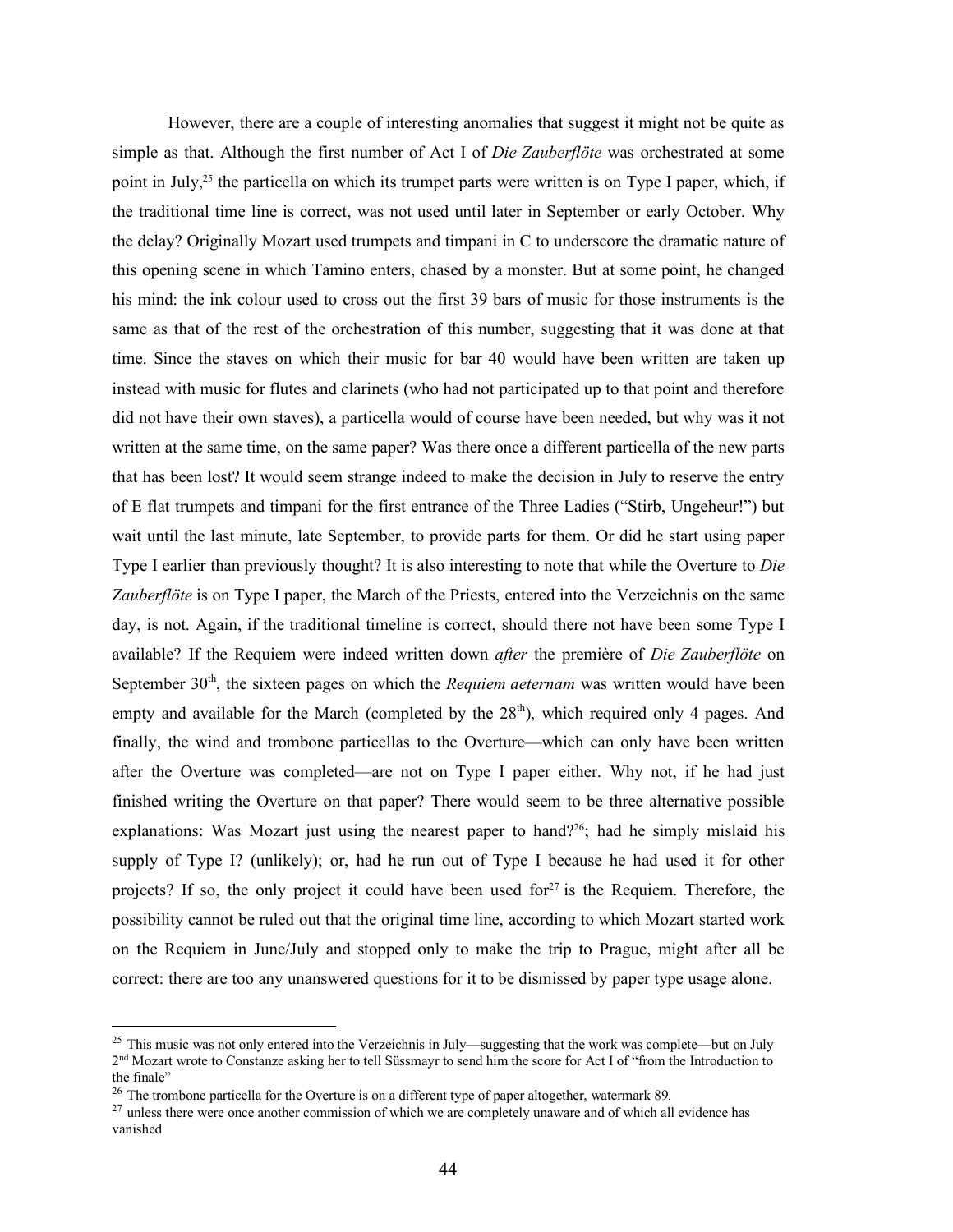There is a similar, perhaps thornier, dilemma in the Requiem: as discussed above, although Type II is the 'earlier' paper, curiously it does not appear in the Requiem until the final page of the *Kyrie* fugue, only the last 7 bars. The beginning of the *Requiem aeternam*, the first sixteen pages of the score, was written on Type I, the 'later' paper. Furthermore, after the one page of Type II that was required to finish the *Kyrie*, Mozart left the rest of the sheet blank (there are three empty pages): the *Dies irae* is written on a new set of Type I paper. If there were more of Type I readily to hand, why not finish the *Kyrie* with it and continue directly to the opening of the *Dies irae*? This suggests quite strongly that he had already written down at least the beginning of the *Dies irae*—and probably much more—*before* he finished committing the final version of the *Kyrie* to paper.

Is there corroborating evidence to support this theory? A careful examination of the Kyrie in the autograph shows it is far from being a "clean" score, without errors or edits.<sup>28</sup> There are corrections to the underlay in the soprano part in bar 3 of leaf 6 (bar 9 of NMA), the alto part in bar 5 of the same page (=NMA b.11), twice in the bass part in the first bar of leaf  $7$  (=20) NMA), Somewhat astonishingly, the first entrance of the Handelian countersubject in the altos shows signs of corrections being made:



It seems that the countersubject may originally have been conceived not as it is in Ex.  $1$  (c), as we know it, but as 1 (b), the shape it takes in the Handel Dettingen Anthem (HWV 265):



Mozart seems to have left it to the last possible moment, committing the final version to paper, to make this change from his model.<sup>29</sup>

The autograph also shows evidence of 'local' edits to the soprano and tenor parts in bar 2 of the verso of sheet  $6$  (=NMA b.14), the alto and tenor in the next bar and the soprano in the last

<sup>&</sup>lt;sup>28</sup> by contrast, the following Sequenz, though admittedly a less complex choral texture, has far fewer edits  $^{29}$  Another interesting insight into his working sequence here is that the organ continuo part (where the ri doubles the alto part) was obviously added after the text of the choral bass part, because it was written in over the top of the text, obscuring it.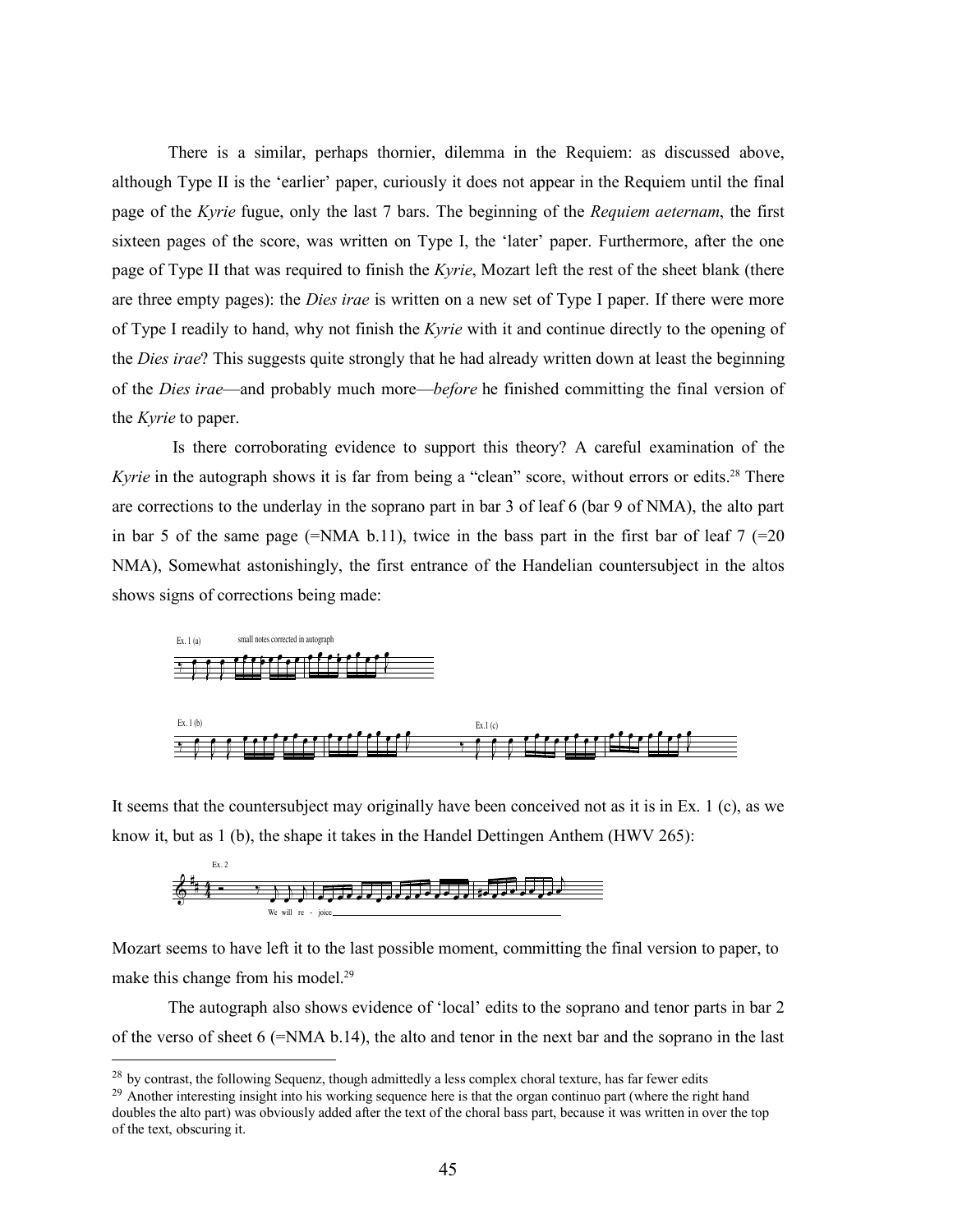bar of that page. All of these lead up to the structural edit affecting all the voices between bars three and four of the verso of leaf 7:



As can be seen, the alto 'eleison' starting on the second quaver of bar 2 of the example was originally given to the tenors (it is impossible to see whether it was dotted or not).<sup>30</sup> The rebeaming in the tenor part of the previous bar shows some extra indecision. A comparison of the soprano and bass parts in the deleted bar with the final version in the next measure shows that the soprano part was unaffected, the bass part stopped after only two beats, but the alto and tenor bars are completely different. Originally the altos followed the sopranos a third lower pleasingly enough, but their last note, D (doubled by the tenors at the bottom of their downward  $run^{31}$ ), invalidates the basses' entry by creating the wrong harmony on the third beat (and an impossible second inversion chord to boot). Perhaps Mozart realised this just as he was about to write in the next bass note, because the A is absent in the excised bar. Was he either copying and/or adapting (misreading, even?) a half-realised sketch as he was writing, $32$  or was he composing in full-flow as he went, realizing too late the wrong turn he had taken? This might be of only local concern were it not for the fact that the corrected version, the continuation and correct harmonisation of the bass entry, *is in a different coloured ink.* Unless, for some unknown reason, he simply began to use a different pot of ink, there would seem to be a gap in time between the crossed-out bar and the resumption of the autograph.

Nor do the 'local' edits stop after this apparent hiatus: Mozart corrected the first alto note of the verso of leaf 8 from A to E ( $=NMA b$ . 39), the bass part four bars later originally had a minim for the syllable '-lei' in bar 5 (=NMA b. 43) but was changed to a dotted crotchet-quaver

 $30$  But an even rhythm would result in a parallel octave with the bass

<sup>&</sup>lt;sup>31</sup> already not ideal since it leaves a somewhat perilous two octave chasm between alto and tenor

<sup>32</sup> in a manner analogous to the sketch for the *Rex tremendae* (see below)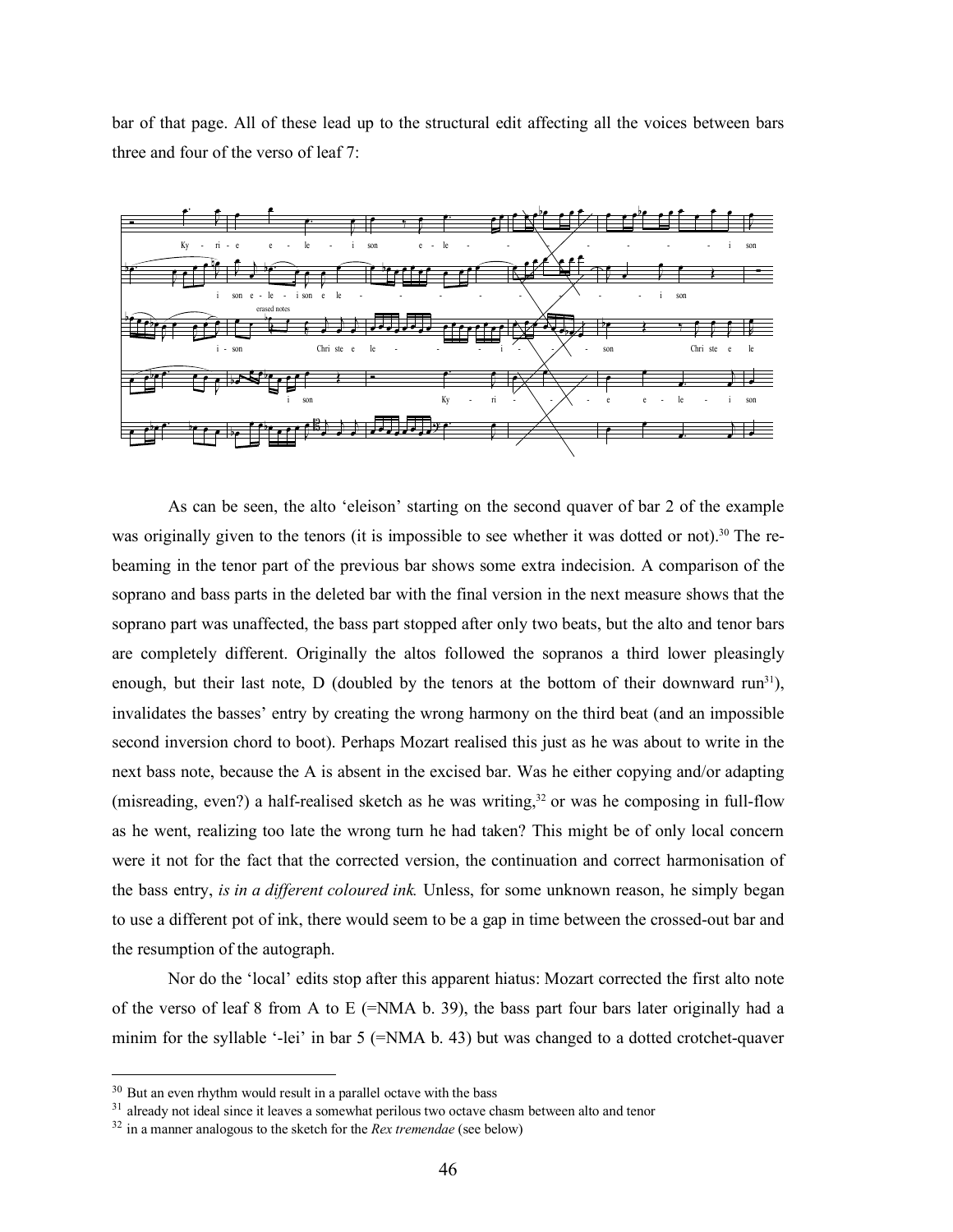rhythm, and Mozart changed the underlay in the tenor of the last bar of the leaf and the pitches on the first bar of leaf 9, the first page in the new paper (=NMA b. 45-6: is this one edit?). Compared to these passages, the opening pages of the *Dies irae* are much more error- and correction-free, perhaps a sign of less haste and a higher level of confidence of having arrived at the final version? To borrow Tyson's phrase, is it too bold to suggest that Mozart paused not once, but twice during the planning of the Requiem? That before coming to a halt, famously, after eight bars of the *Lacrymosa*, he had also taken time momentarily here, in the middle of the *Kyrie* fugue, to make some final adjustments?

Why would Mozart have followed a different method in the Requiem than he had in the last two operas, where he worked on different sections concurrently*, but non-consecutively*, often starting each with a new set of paper, making the final adjustments of pacing and linkage only once the core of each number was fixed in his mind, often fairly late in the day?<sup>33</sup> Given what we know about Mozart's working methods, is it not more logical to assume that the Requiem was in the process of becoming a 'draft' on November  $20<sup>th</sup>$ , than to assume that half of it was complete while the rest was just a 'fragment'?

The assertion by Leopold Nowak in 1973 that the orchestration of the *Kyrie* fugue is not in Mozart's hand <sup>34</sup> confirms its draft status. I will make the case in the next chapter that the same argument must be applied to the opening *Requiem aeternam*, that it too remained in draft form, with most of the instrumental staves left blank by Mozart.

This account of Mozart's working methods, the problems of chronology and issues regarding paper types lead inexorably to the one page of sketches related to the Requiem that has come to light so far, the so-called *Skizzenblatt.* So much has been written on the subject of what role one of these sketches has played in modern editions and reconstructions of the Requiem that a detailed discussion of its contents is warranted.

Although it consists of only 10 staves,<sup>35</sup> the single leaf, discovered at the Berlin Staatsbibliothek in 1960 by Wolfgang Plath, is on the same paper type as Type I used in the Requiem, and contains four sketches:

1) The first sketch is located in the upper left-hand corner, circled (occasionally in a dotted line) in an unknown hand as if to separate it from the rest of the page. The identity of the

 <sup>33</sup> see Tyson's chapters <sup>4</sup> and <sup>12</sup> on *La clemenza di Tito* and *Cosi fan tutte* respectively

<sup>34</sup> 'Wer hat die Instrumental-stimmen in der Kyrie-Fuge des Requiem von W.A. Mozart geschrieben? Mozart Jahrbuch (1973-74): 191-201

<sup>&</sup>lt;sup>35</sup> Tyson watermark 62. It is curious that this 'identical' paper has only 10 staves, not the 12 staves of the rest of the Requiem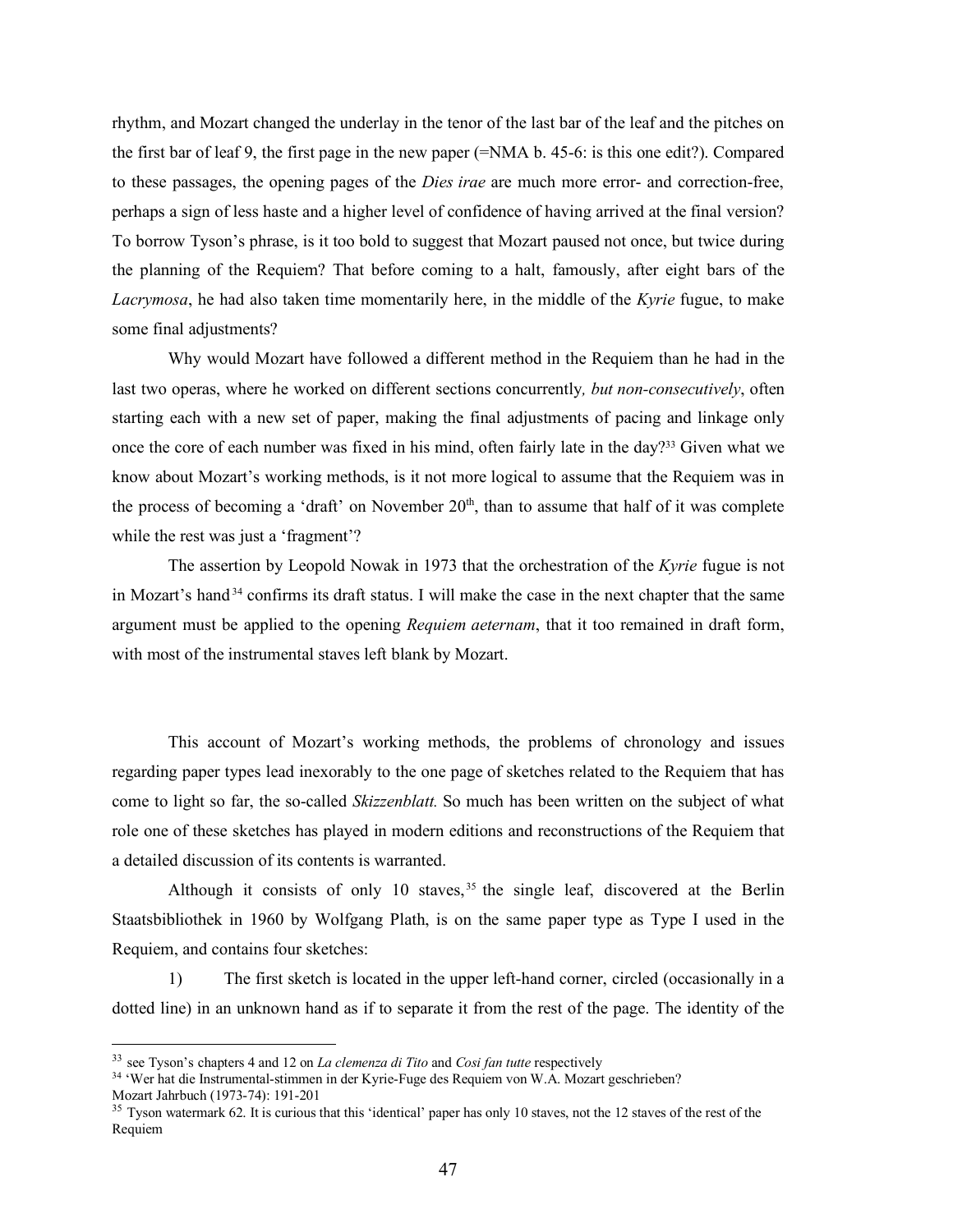person who drew this circle is unknown, as is the time when it was done. The sketch takes up about a quarter of the first two staves in Mozart's "sketch shorthand"—hasty, scribbled and occasionally indecipherable writing without clefs or key signature. The first two bars of the bottom staff are empty, the second voice entering only under the third bar of the top staff:



The upper staff seems to be a sketch for the *Allegro* fugal section of the overture of the *Die Zauberflöte*. Assuming a treble clef, the first two measures seem to refer to the first violin part of the opening of the development section (b. 103-104, in which case the entry of the second voice would correspond with the cello entry in b. 105, although notated in the wrong clef). However, the syncopated repeated d flats of the next measure (in which there seems to be a missing beat) correspond with measures 53 and 54 of the exposition, though cadencing on an A flat rather than the A natural of bar 55 of the Overture. The last measure of the second staff corresponds harmonically with the second violin part of measure 54 of the final version as it appears in the complete score.

It seems then that this is an early version of what became measures 53–54 of the exposition in which, when Mozart came to put it into the final context, the imitative entry was dropped (perhaps to be used later at the opening of the development). That it seems to be a development of the motif rather than the first jottings of a fugal idea would suggest that Mozart was in the middle of the compositional process, since the idea was more fully thought out and integrated later. It is impossible to know when it was jotted down: while Mozart entered the final version into his catalogue on September  $28<sup>th</sup>$ , one must always be aware of Tyson's observation that these dates are just completion dates and should not be understood to imply when work began. Given the preliminary nature of the brief sketch, it would seem likely that it must date from some days before  $28<sup>th</sup>$ . It should be noted that this is not the only sketch for the Overture, so, since the Allegro in the first sketch, K. 620a,<sup>36</sup> is not fugal, the sketch on this leaf must date from some time after K. 620a<sup>37</sup> was rejected.

 <sup>36</sup> see NMA II/5/19 p. <sup>372</sup>

<sup>&</sup>lt;sup>37</sup> This sketch is remarkable mostly for bearing no resemblance at all to the Overture as we know it in its final form, other than the shared key of E flat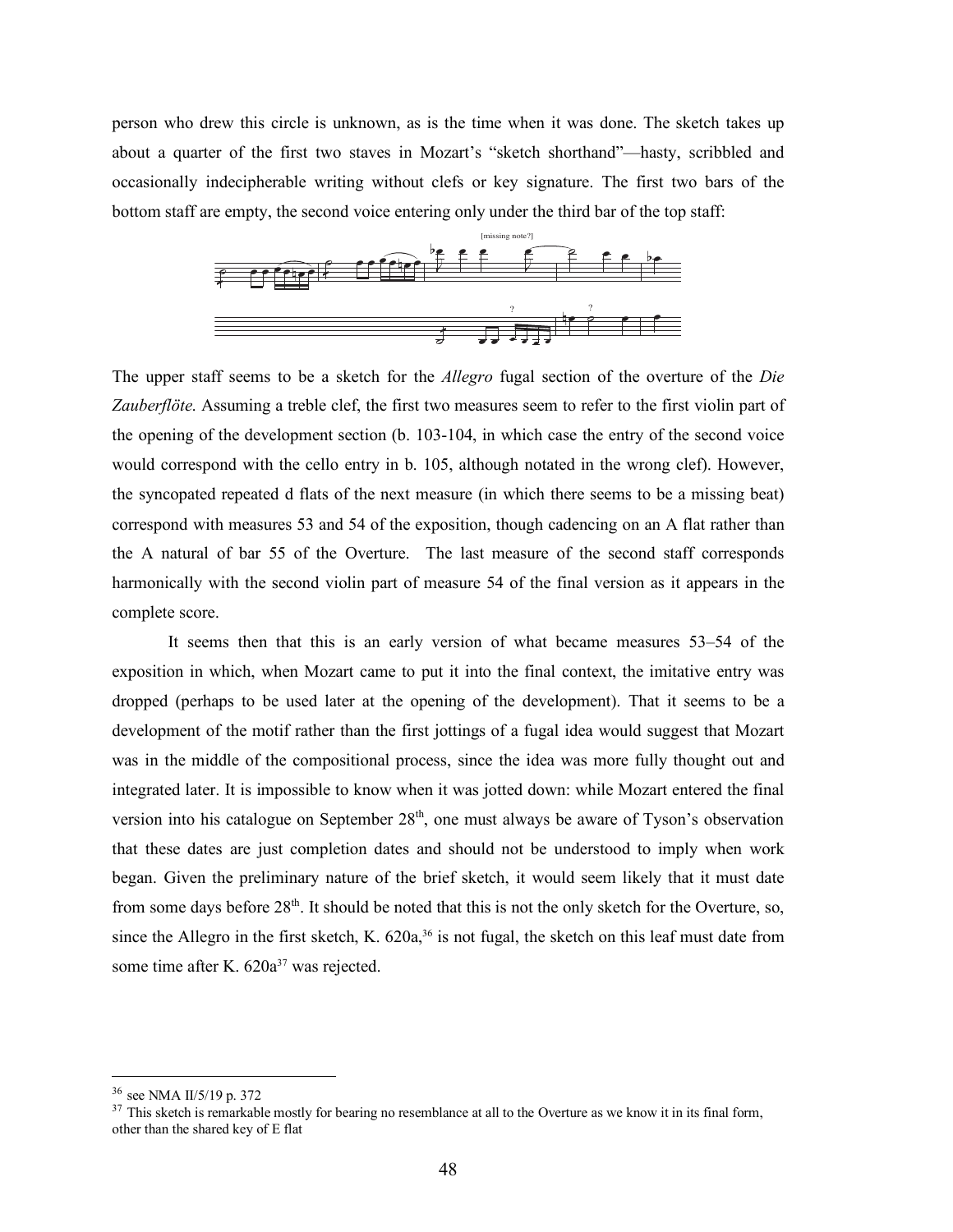2) The rest of the top two staves of the leaf is unique among the four sketches in that it is written in a much clearer hand and is complete with tempo indication, $38$  clefs, key signatures (though the b flat seems to be missing in the LH stave), and articulation marks (slurs and staccatos). The note heads and stems are clearly delineated as in a final autograph. The differences in the quality of the handwriting, the attention to detail suggest that this sketch was written at a different time than the first, most likely, owing to its position on the page, after the first sketch. While the ink colour and thickness of the strokes suggest that No. 1 and No. 2 were written chronologically, it cannot be ruled out that, since in the third sketch below Mozart knew he was sketching a 3 or 4 voice *Amen* fugue, he started that sketch on the third staff to give himself room, leaving the possibility that sketch No. 2 was added in at a later, unknown date after sketch no. 3, simply because there was room on the page. The same logic would also lead to the possibility that it might equally well have been the last sketch to be added, after sketch No. 4.

It is in F major and consists of a simple repeated quaver motif on the top staff against a falling quaver scale in the bass in a rising sequence rounded off with an authentic cadence. It has the appearance of being a work for piano:



While to my knowledge this has not yet been definitively attributed to any known Mozart work,<sup>39</sup> Konrad Küster puts forward the theory that this is "a preliminary sketch for the Recordare" 40 [of the Requiem], but it seems highly unlikely that Mozart once considered an Allegro tempo for such a contemplative movement. It may be safest, therefore, to allow this sketch to remain unattributed and state simply that to whatever piece it may or may not belong, Mozart's thinking went in a different direction.

3) The next four staves are taken up by the famous *Amen* fugue sketch, which many commentators and modern editor-completers<sup>41</sup> think represent Mozart's intention for the end of

<sup>&</sup>lt;sup>38</sup> It is marked "All<sup>o</sup>", Mozart's usual abbreviation for Allegro, with the superscript 'o' and pointed capital A. See Chapter 5 for a discussion of the different types of capital A used in the autograph of the *Kyrie* fugue

<sup>39</sup> It is not unusual for there to be unidentified works on a Mozart sketch leaf: see Konrad Ulrich *Mozart's Sketches*, Early Music, Vol, 20, No.1 Preforming Mozart's Music (Feb., 1992) p. 122-23: "Illus.1 shows the verso of a folio… [which] contains a total of 11 entries. It has so far proved impossible to ascribe even one of these entries to a known work"

<sup>40</sup> See Küster, *Mozart, A Musical Biography*, Oxford, 1996, p. 377

<sup>&</sup>lt;sup>41</sup> Richard Maunder, Robert Levin, and Duncan Druce being the best-known examples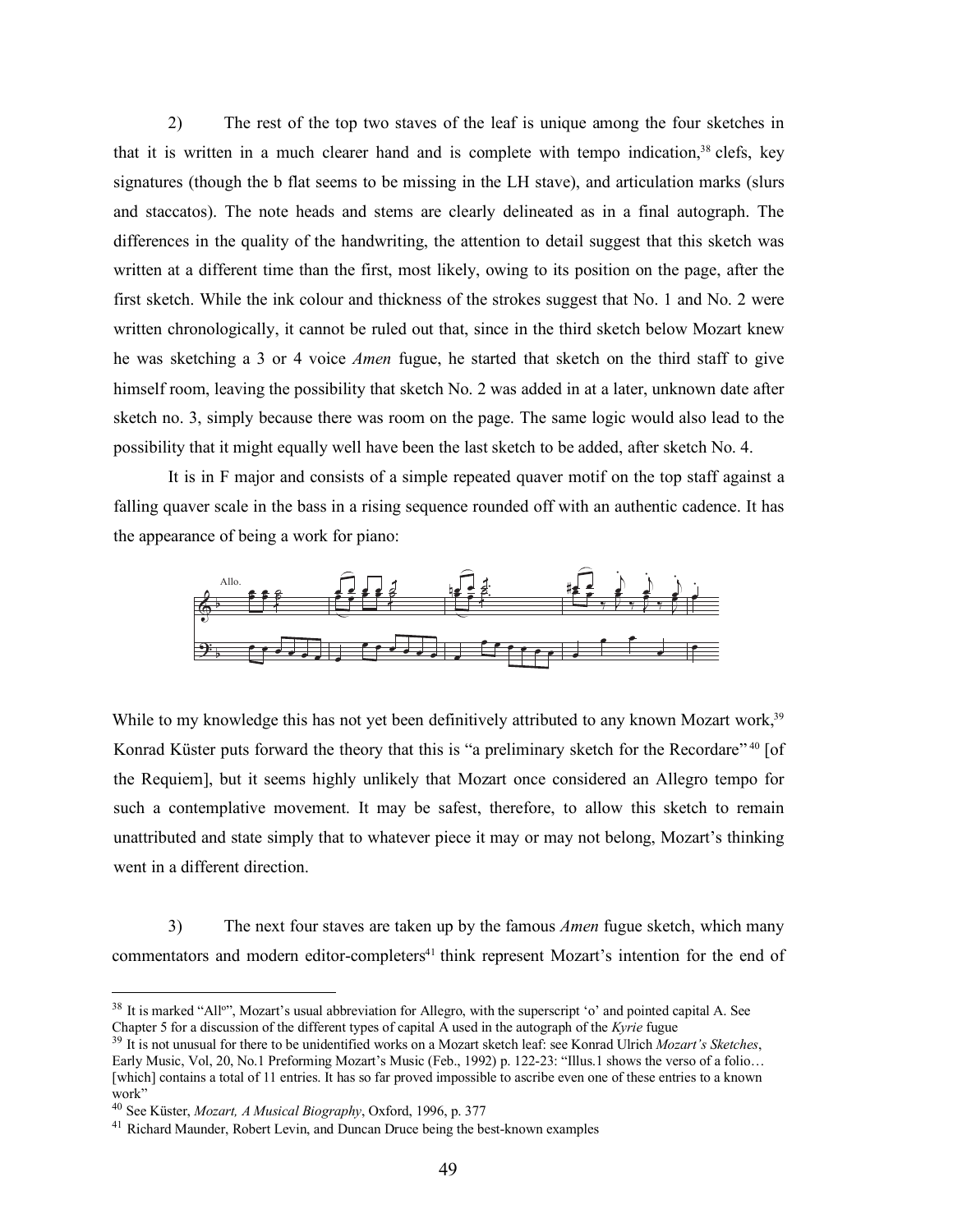the *Lacrymosa*. Here the handwriting is again, like No. 1, almost scribbled, without clefs or signatures, and shows such evidence of reworking and haste that in places it is almost indecipherable. The fourth fugal entry comes in at the end of the line and is actually written on the same staff as the top part of Sketch No. 4 below it:



The continuity problem posed by this sketch is that if it were indeed intended to close the *Lacrymosa* of the Requiem, why is it above the *Rex Tremendae* sketch on the page, and therefore presumably written earlier? The *Rex tremendae* comes before the *Lacrymosa*, and should therefore have been sketched first. This placement on the page supports the assertion made above, that Mozart worked continuously but non-consecutively on the Requiem, even during the sketching stage. The autograph of the Sequenz suggests very strongly that the *Tuba mirum, Rex tremendae* and *Recordare* were written down continuously, that the transformation from sketching to draft (complete in final form and melodic content) was complete. There are no empty pages and no discernable change in ink colour or thickness of pen stroke. There isn't even a break in the flow of the manuscript after the change of paper type in the *Recordare.* It would seem therefore that the issues regarding the contrapuntal passage in the *Rex tremendae* on the *Skizzenblatt* had been worked out to Mozart's satisfaction by the time he came to commit the final choral parts to paper.

However, the verso side of the last sheet of the *Confutatis—*the music immediately before the *Lacrymosa*—is empty, which implies a break in continuity. Why was the opening of the *Lacrymosa* not written on this blank page? It is hard to escape the conclusion that the page is empty because the opening of the *Lacrymosa* had already been written down when Mozart wrote the final bars of the *Confutatis* into the autograph. This gives more weight to the theory that the *Lacrymosa* was with certainty not the final music that Mozart composed, and supports the assertion that, planning far ahead, he was contemplating how to finish the Sequenz long before he had all the details of the individual movements worked out. If he were working on multiple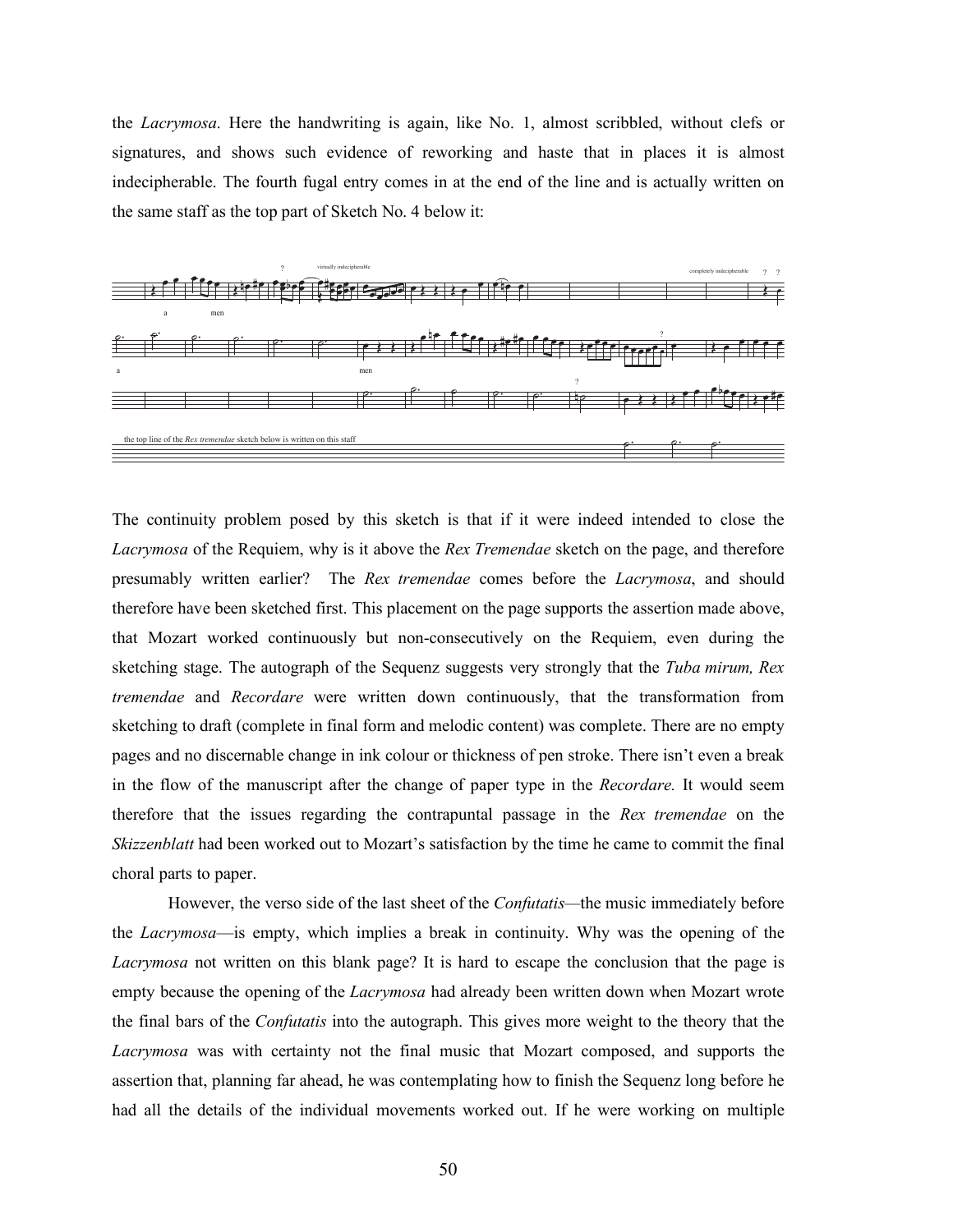sections at the same time, he could easily have sketched an *Amen* fugue either before or at the same time as he began to work out some of the more intricate passages of the *Rex tremendae.*

Opinions about the contents of the sketch itself vary. Thomas Bauman found it 'unworthy of Mozart', containing 'a constricted crisscrossing of voices as they slowly slide in a huddled clump from one plodding dotted half note to the next', <sup>42</sup> while Levin praises its 'intricate, "difficult" counterpoint'. <sup>43</sup> Both these evaluations are perhaps emotional rather than analytical, and read a lot into what is a short and obviously embryonic sketch: who knows what it could have become if Mozart had returned to it? The most salient*—*and underdiscussed*—*point is that Mozart was unable to come up with a soprano part that pleased him, which could in itself be a good enough reason for him to abandon the sketch at a time when he had so many commissions to fill and so little time in which to do so. Clearly, Mozart did, at one point, begin an Amen fugue in D minor, but since there are sketches for two other works on the *skizzenblatt*, it is illogical to jump to the conclusion that the Amen sketch was definitively intended for the Requiem: this would be to fall into the trap described by Wolff mentioned earlier and infer too much from "unfinished materials, left out of order and sometimes not intended to belong together". Even if Mozart did once consider an Amen fugue at the end of the Sequenz—the only occurrence of the word in the Requiem texts he had chosen—it is entirely possible that, when he sat down to contemplate the flow of the Requiem after returning from Prague he reconsidered his decision.

Nor can the thematic relationships between its subject and the Requiem be used to prove the claim. Another possibility is that this sketch is instead related to a performance of the Offertorium *Misericordias Domini* K. 222/205a (conducted by Salieri) on September 4th during the coronation festivities in Prague, for which he had composed *La Clemenza di Tito*. <sup>44</sup> It is hard to imagine that this performance took place without Mozart's knowledge, since not only would he have wanted to be seen at any performance of his music at such a prestigious event—and there many performances of his music during the days surrounding the coronation<sup>45</sup>—but Salieri must have contacted him to get the necessary performing materials. As Black notes "...Mozart had a set of parts for [K. 222/205a] in his possession."<sup>46</sup> Salieri had been planning the details of this trip since May, and on June  $10<sup>th</sup>$  was asked for a list of the names of the musicians he would be

<sup>&</sup>lt;sup>42</sup> Thomas Bauman, 'Requiem but no Piece', 19<sup>th</sup> Century Music 15 (1991): 160

<sup>43</sup> Levin, xxv

<sup>44</sup> H.C. Robbins Landon, "Mozart's Last Year", Thames and Hudson, 1999, p 111-112 note 16

<sup>45</sup> Robbins Landon, ibid, Chapter IX, Coronation Diary

<sup>&</sup>lt;sup>46</sup> see Black. p. 392. Interestingly, the church that was the location for Mozart's funeral service on December  $10<sup>th</sup>$ ,

St. Michael's, also owned a set of parts for this work, though in the hands of a copyist. (p. 392)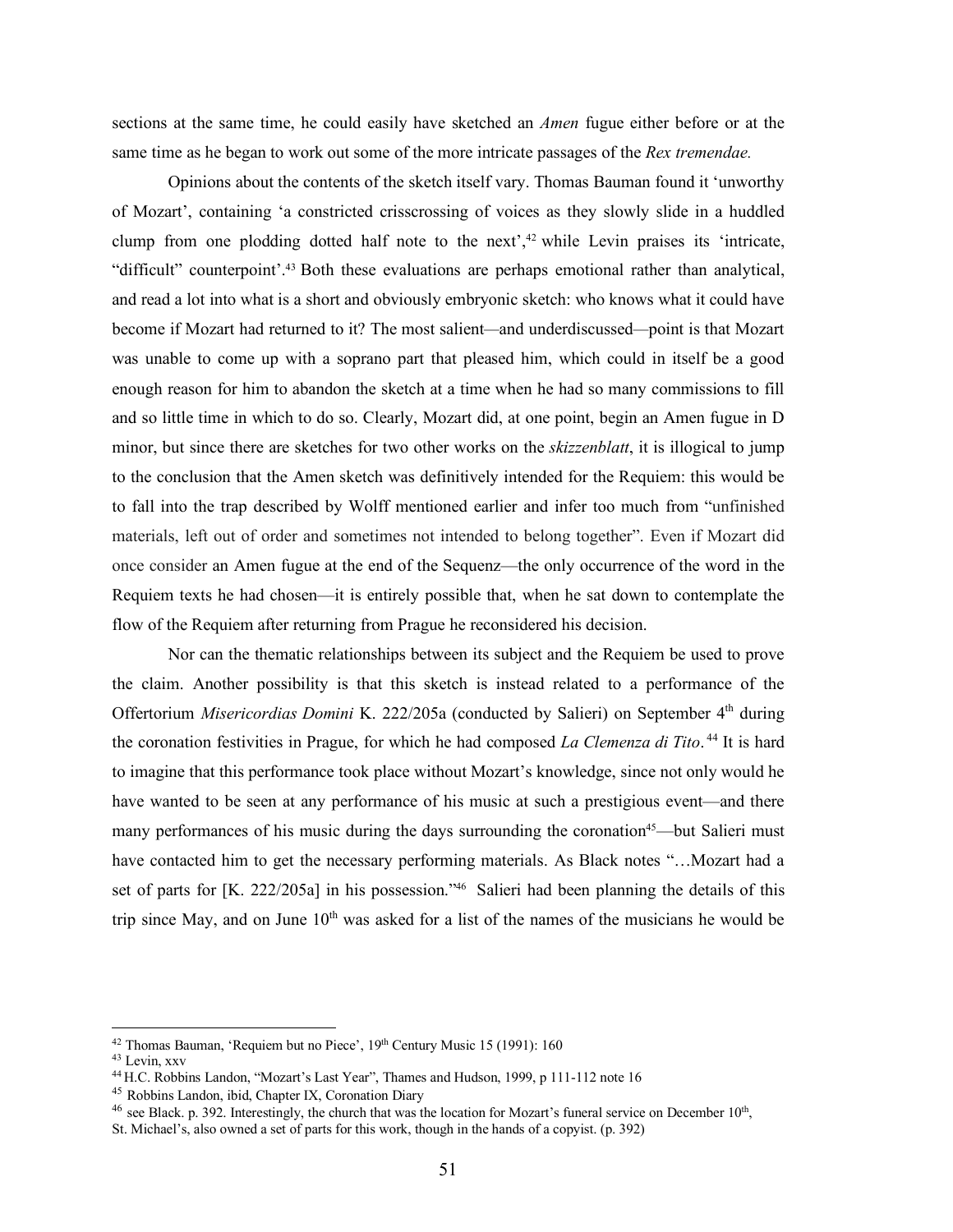taking with him,47 ample time to consult with Mozart about the parts and remind him about the work.

One can easily see how the *Amen* theme (bottom line of the example) is not only an augmentation both of the semiquaver figure *a* from K. 222/205a and the slower *a'* from K. 626 indeed, with the addition of the A and B flat semiquavers before the falling A to D scale, K. 222/205a is closer to the *Amen* theme than K. 626—and how the melody for both the text 'cantabo in aeternam', 'requiem aeternam' can be derived from the Handel's melody for 'The ways of Zion do mourn' (*b*):



We do not know exactly when Mozart decided to base his opening movement on the Funeral Anthem for Queen Caroline, but according to Stadler the work was well known to him before he received the Requiem commission:

"He found a very apt idea for a requiem in this anthem; used it as some sheets among his papers testified, worked it out in his own style, added the "Kyrie" in the manner suggested by Handel's style, and then, when he actually received the commission to compose a requiem, he sought out his old sketches, put everything into his new score and developed it all in a masterly style."<sup>48</sup>

This account not only seems to imply that Mozart was actually contemplating a requiem before the commission arrived ("when he actually received the commission"), but also that there were

 $47$  Landon, p. 103

<sup>48</sup> Stadler, *Vertheidigung,* (1826), p. 16. He also mentions the *Misericordias* (p. 10)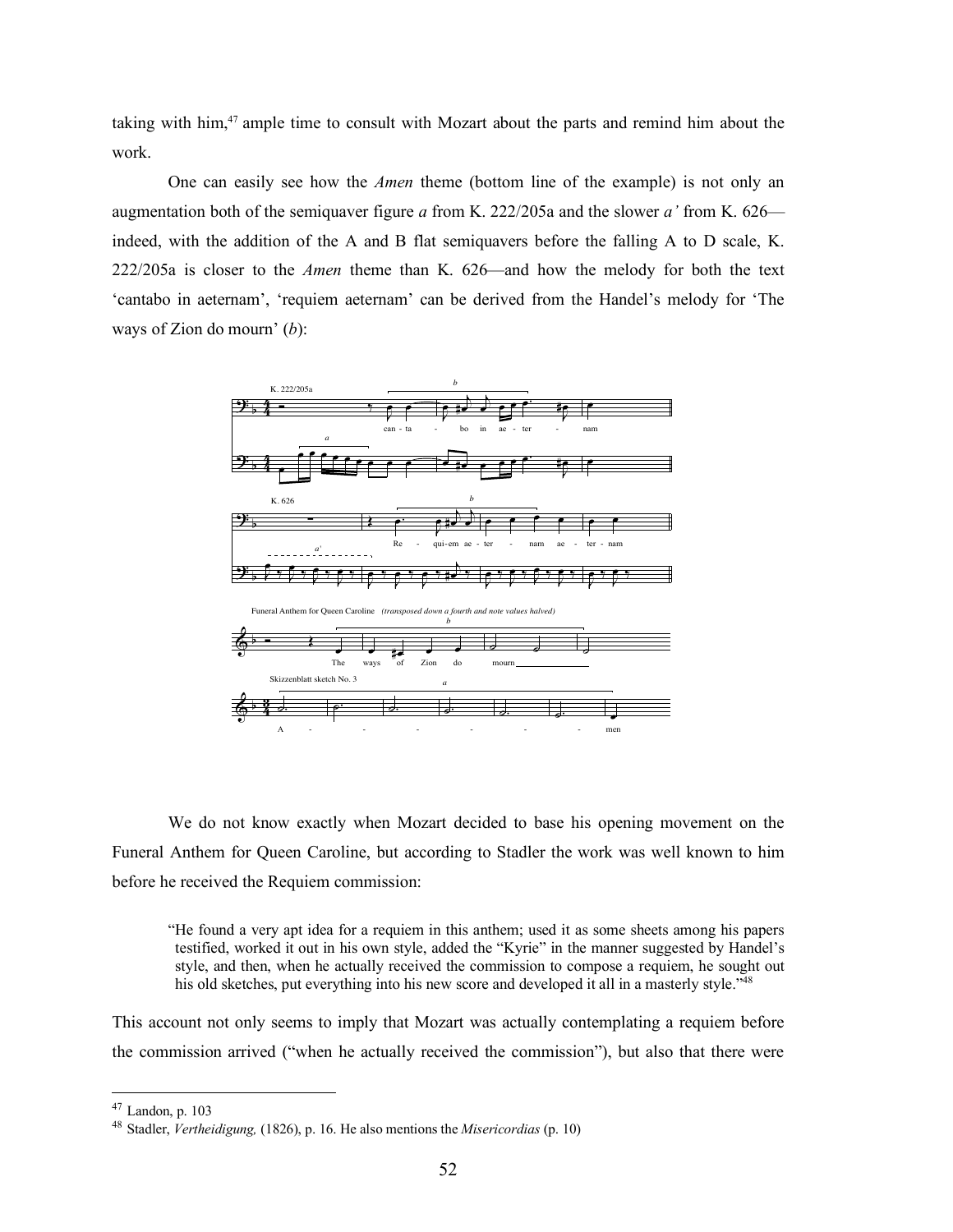sketches related to the funeral anthem among Mozart's papers ("as some sheets among his papers testified"), and that they were separate from the Requiem papers ("he sought out his old sketches"). Even allowing for the faulty memory of a man in his seventy-eighth year, the fact that the Handel anthem has motivic connections to more than one 'active' Mozart work (one being performed and one 'in progress') reveals the danger of asserting with certainty a link to only one of them.

The *Amen* sketch on the *skizzenblatt* is proof only that the contrapuntal possibilities of a step-wise motif in d minor to that text was present, in extremely embryonic form, in Mozart's creative imagination at the time, perhaps even suggested by the *Misericordias*. But to assert with certainty that it was Mozart's intention to finish the *Lacrymosa* with a fugue on this subject, or that the sketch represents his final thinking is to vastly overstate the case. To my knowledge, none of the modern editor-completers who include such a fugue in their completion have come up with a satisfactory answer to the question: "if that was Mozart's plan, why did he not continue the *Lacrymosa* up to the point where the fugue was to begin?" If it were the working out of the fugue that made him pause, that is surely what he would have done. The fact that he paused earlier suggests very strongly that the fugue itself was not the sticking point. It is far more logical to assume that, as was the case with all the other sketches on the page, during the process from sketch to draft, Mozart's thinking evolved.

4) The last sketch is a sketch for the *Rex Tremendae* from the Requiem. The handwriting, like Nos. 1 and 3, shows much haste, and is again without clefs or signatures. Unlike No. 3, there is no text, but the melodic material shows it to be for the *Rex Tremendae*. Most interestingly, as Wolff has noted, $49$  the first two quavers, which correspond to the syllables "-sta-tis" are as they appear in the final version of the movement, which strongly suggests that Mozart paused after writing those notes into the autograph to work out how to continue. It is not hard to see the similarity with the process used in the *Lacrymosa*, which paused too to consider how to continue.

However, there are significant differences between this embryonic sketch and the passage as it appears in Mozart's autograph. The counterpoint (already corrected once in the sketch) was extensively re-worked in the final version, parts have been exchanged, a second motif has been added (also treated imitatively), and instead of cadencing on the dominant of the dominant there is a much more satisfying journey through the cycle of fifths to cadence on the tonic:<sup>50</sup>

 <sup>49</sup> Wolff, *ibid*, p. <sup>32</sup>

<sup>&</sup>lt;sup>50</sup> An independent line for the orchestral bassi, derived from the opening unison figure, has also been added (not shown in the example).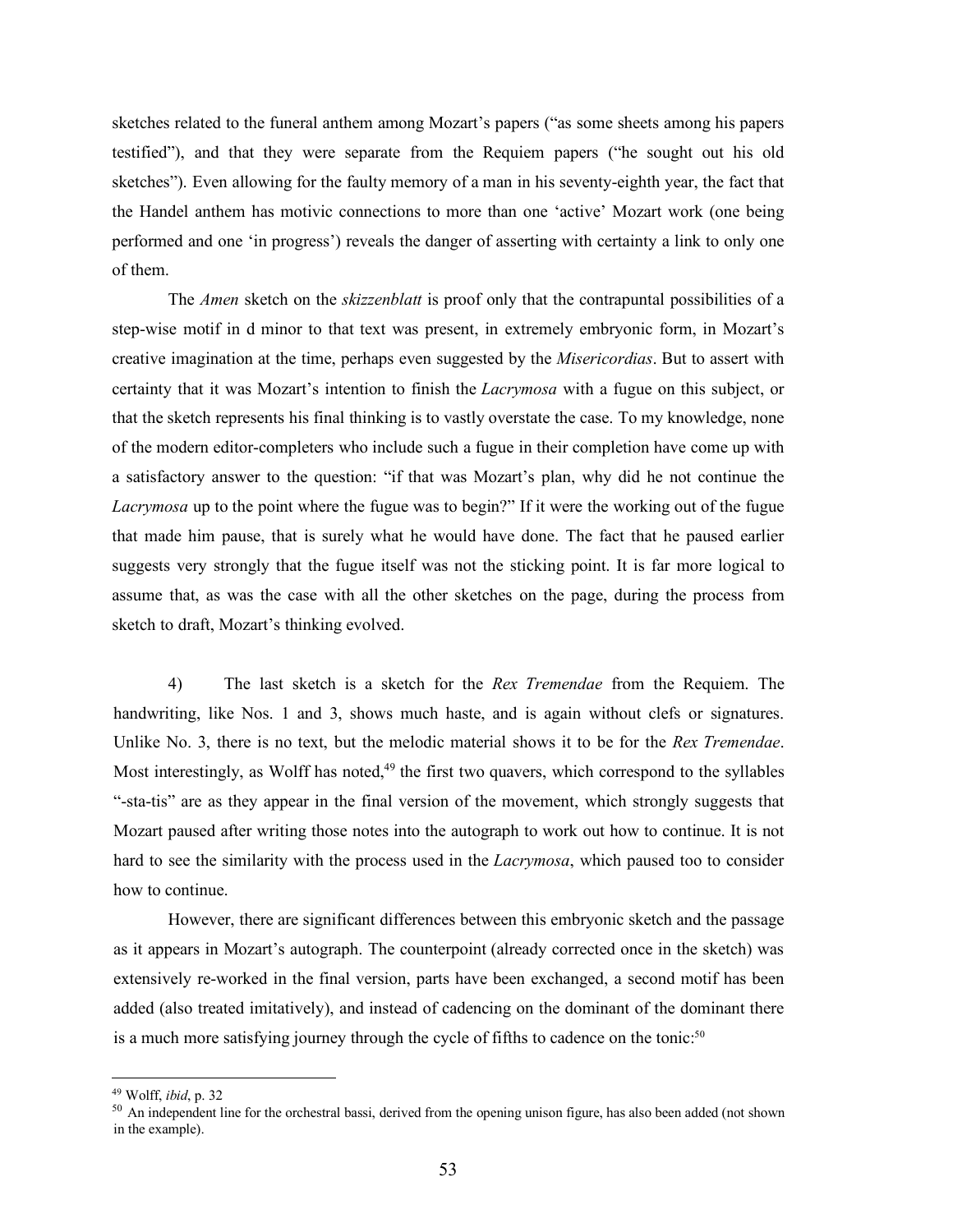

This is the working method as we also saw it in the *Kyrie*, and is well described by Ulrich Konrad:

> We can also see ... the relationship between a sketch and the final version of an individual passage or excerpt. Writers on Mozart are fond of claiming that he often came very close to the final version in his sketches. In theory this is true. But it is worth looking at the problem from the opposite standpoint and suggesting that, although Mozart comes close to the final version, as a general rule he never actually reaches it. This approach makes it clear that a further thought process took place between the sketch and its realization and that, in his sketches, the composer reached an initial plateau which, often already high, none the less generally required him to take an extra, decisive step which would allow him to complete the piece. Sometimes this step came at a relatively late stage.<sup>51</sup>

Like sketch No. 1, the *Rex tremendae* sketch represents an early stage of an idea that was more fully thought out and integrated later. Even if one excludes the unidentified sketch No.2 from the argument, the most salient feature of the *skizzenblatt* is that not one of the jottings represented Mozart's final thinking: each idea evolved, with elements both added and excluded. Therefore to state with certainty that the Amen sketch proves that Mozart intended to conclude the *Lacrymosa* with a fugue on that subject—extended or otherwise—is not only to overstate the case, but

 <sup>51</sup> Konrad Ulrich, *Mozart's Sketches*, Early Music, Vol, 20, No.1 Performing Mozart's Music (FsZeb., 1992) p. <sup>126</sup>